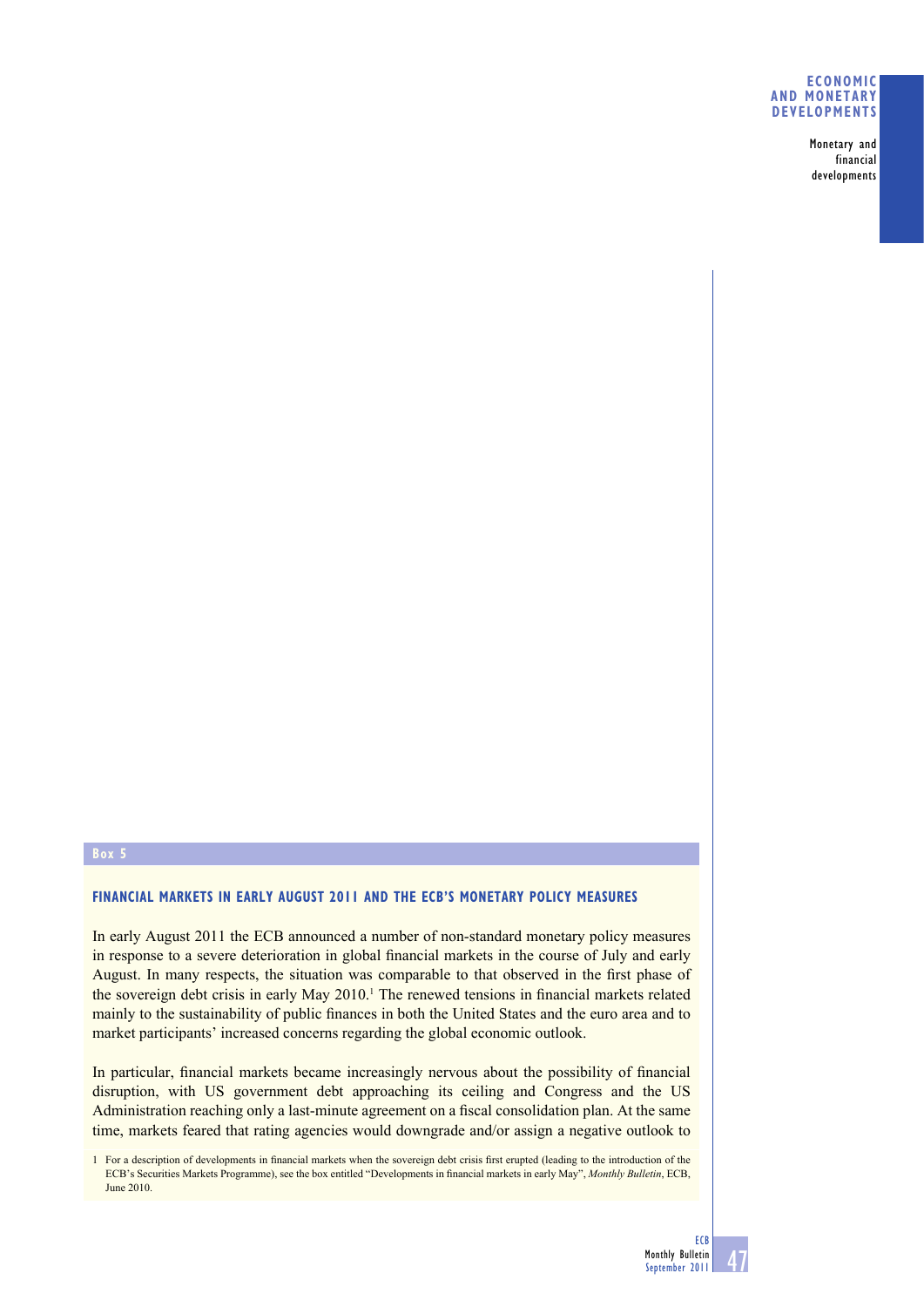securities issued by the US federal government and public financial institutions. On 5 August Standard & Poor's did indeed revise its long-term credit rating for US federal government debt, changing it from "AAA" to "AA+" with a negative outlook.

In the euro area, concerns regarding the sovereign debt crisis increased again amid continued high levels of uncertainty about the sustainability of public finances in many euro area countries. In addition, financial market participants shifted their focus to countries not subject to EU-IMF programmes, notably – but not exclusively – Italy and Spain. Ongoing discussions on the modalities of European financial support for the euro area countries most affected by the sovereign debt crisis, including the possibility of private sector involvement and the use of European Financial Stability Facility (EFSF) funds, also appeared to affect financial market sentiment.

Finally, financial market concerns were heightened by the deterioration in the outlook for global economic growth. This reflected, in particular, the risk that economic growth in the United States might slow significantly, following a number of data releases that fell short of market expectations (see also Section 1).

All of these factors contributed to a flight to quality, causing severe tensions in several financial market segments.

### **Sovereign bond markets**

Euro area government bond spreads vis-à-vis Germany widened considerably in the second half of July and the first week of August. Tensions which had broadly been confined to Greece, Ireland and Portugal spread increasingly to Italy and Spain. The yield spreads for



Belgian and, to a lesser extent, French sovereign bonds also experienced significant increases (see Chart A). On 5 August ten-year government bond spreads reached record highs in most euro area countries. Bond market volatility in the euro area increased significantly compared with the period of relative calm in November 2010 and exceeded the level observed in May 2010 when the euro area sovereign debt crisis first erupted (see Chart B). Indeed, volatility reached a level last seen in the aftermath of the collapse of Lehman Brothers in September 2008. As a result, liquidity conditions in the sovereign bond markets of several euro area countries deteriorated very sharply. Volatility also increased somewhat in the US sovereign bond market over the summer, mainly owing to political tensions relating to the US government debt ceiling and disappointing macroeconomic data releases.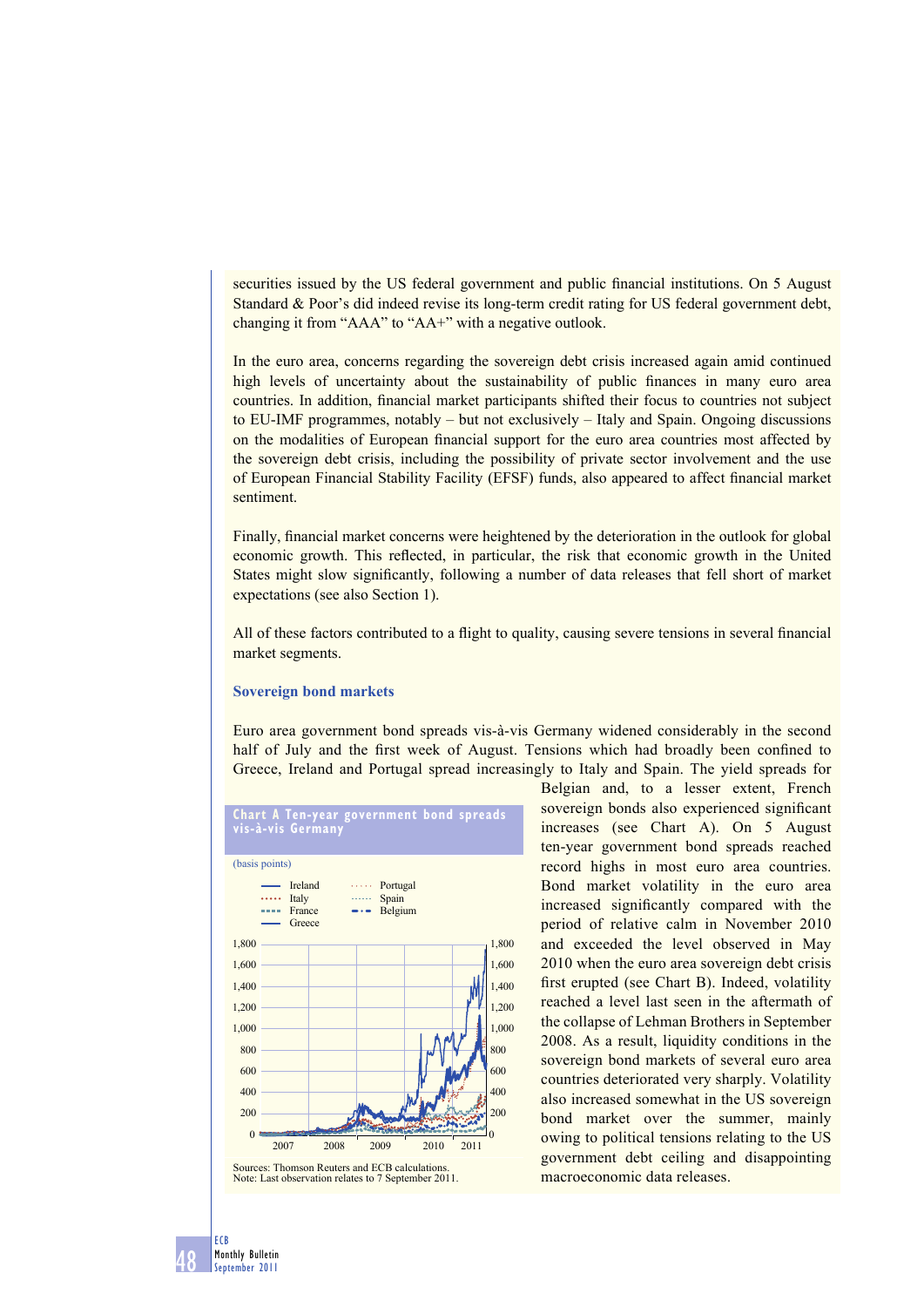**Monetary and financial developments**



Tensions relating to sovereign debt were also reflected in the euro area credit default swap (CDS) market. CDS premia increased not only for Greece, Ireland and Portugal, but also for Spain and Italy and, to a lesser extent, France and Germany. On 5 August they exceeded the levels observed in May 2010 in all euro area countries (see Chart C).

## **Stock markets**

Stock markets trended downwards both in the United States and in the euro area in early August 2011. This trend began in the second half of April 2011 and mainly reflected increasing uncertainty regarding the global outlook for economic growth, continued tensions in euro area sovereign bond markets and the tense discussions in the United States concerning the public debt ceiling. In the euro area, the first week of August was particularly marked by bearish pressures. In particular in those countries with severe debt market tensions, index levels fell close to the lows reached in March 2009, a few months after the collapse of Lehman Brothers (see Chart D), and below the levels observed in May 2010. Stock prices also fell in the banking sector, both in the euro area countries where tensions in sovereign debt markets were most apparent and in countries in which this was much less of an issue (see Chart E), reflecting concerns about banks' exposure to sovereign risk.

Implied stock market volatility reflects the strong resurgence in market uncertainty, peaking at around 30% in the euro area and 25% in the United States on 5 August, similar to the levels observed in May 2010 (see Chart F). At the same time, and by contrast with developments in the bond market, stock market volatility remained considerably lower than the levels observed immediately after Lehman Brothers' default.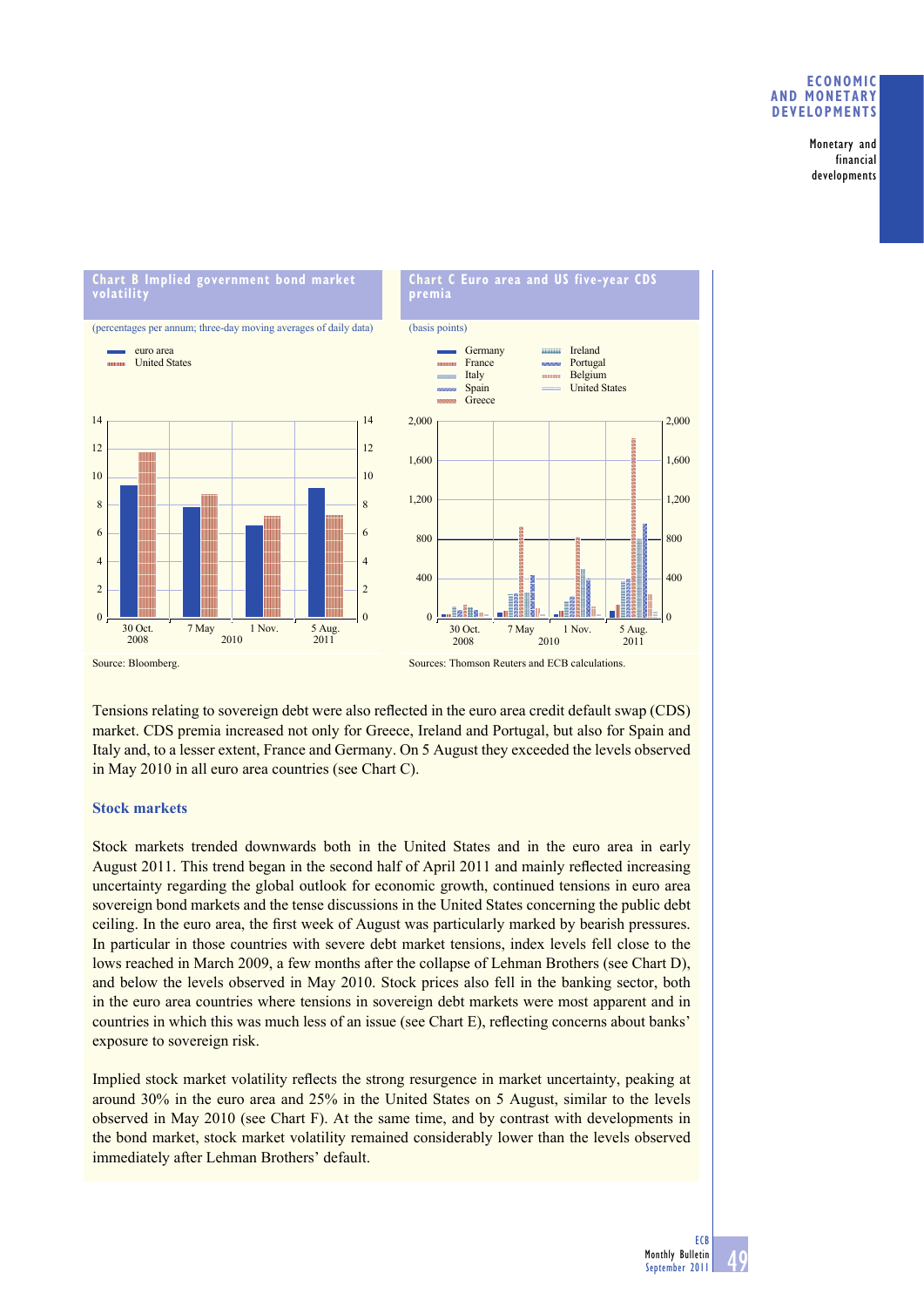

# (index: 1 January 2007 = 100) 90 100 110 120 euro area ..... stressed countries **non-stressed countries**

110 120

**Chart E Stock prices – banks**



Sources: Thomson Reuters and ECB calculations. Notes: "Stressed countries" are those euro area countries where tensions in sovereign debt markets are more apparent, namely Greece, Ireland, Portugal, Spain and Italy. Last observation relates to 7 September 2011.

#### **Foreign exchange markets**



By contrast with developments in May 2010, when the euro depreciated fairly rapidly both in effective terms and bilaterally against the US dollar, the euro proved relatively resilient in July



and August 2011 (see Chart G).

However, against the backdrop of the increased tensions seen on both sides of the Atlantic, implied volatility rose in the second half of July and in August 2011, although it remained much lower than the levels seen in May 2010 for the EUR/USD and EUR/JPY exchange rates (see Chart H). By contrast, volatility in the EUR/CHF rate rose to very high levels, before falling back to levels broadly in line with those seen for other major currencies.

Evidence of US dollar funding pressures emerged in early August, as indicated by the increase in the cross-currency basis spread, especially at shorter maturities (see Chart I). Increased apprehension on the part of US institutional investors, including money market funds, may have contributed to the emergence of funding pressures for a number of banks.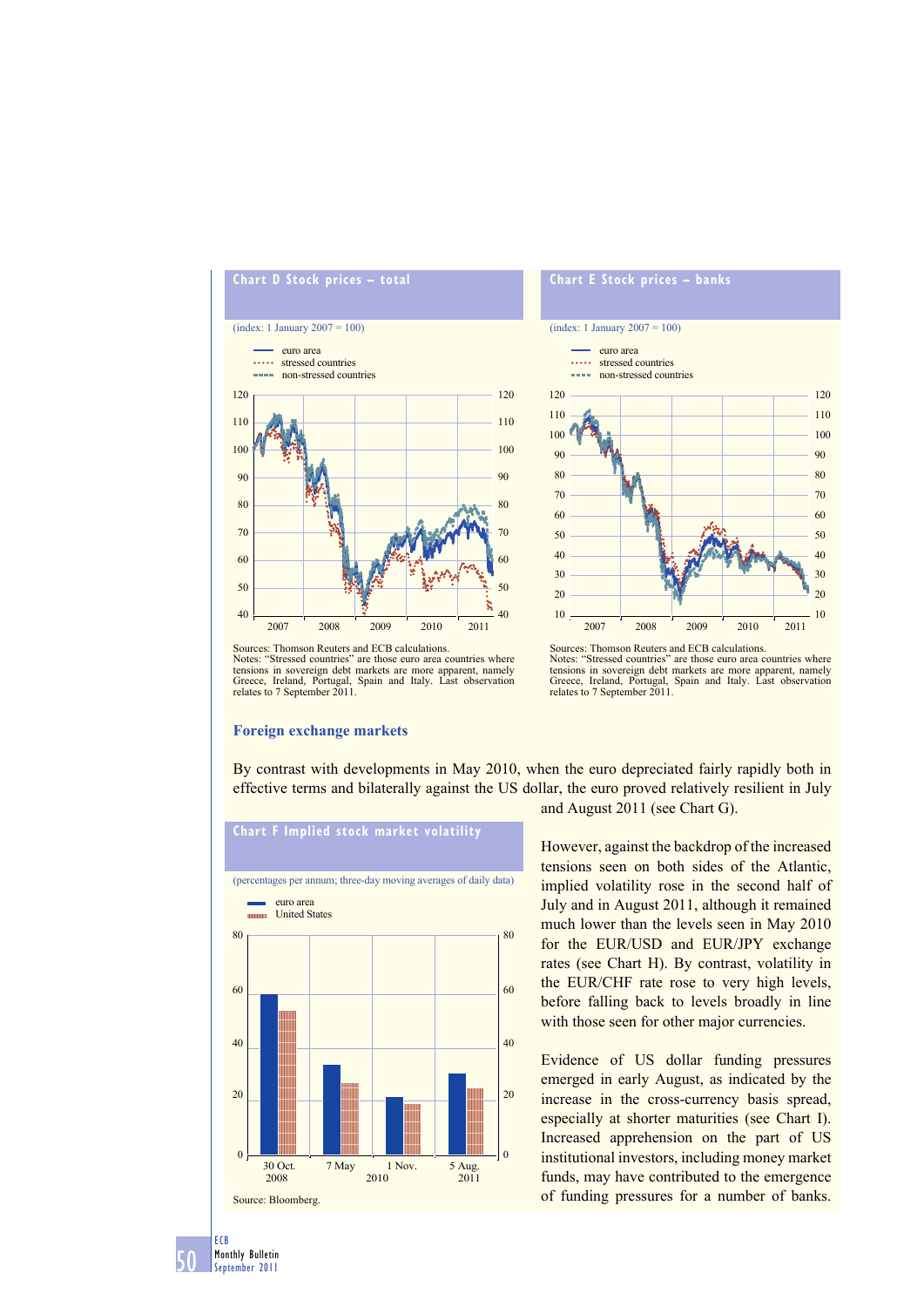**Monetary and financial developments**





2007 2008 2009 2010 2011

Source: Bloomberg. Note: Last observation relates to 7 September 2011.

5

 $\overline{0}$ 

A negative value in Chart I indicates that institutions which want to borrow in US dollars on the cross-currency money market are required to pay a premium on top of the Libor rate. While nowhere near the levels reached in October 2008, the three-month basis spread is currently



**Chart I Three-month EUR/USD cross-currency basis spread**

Source: Bloomberg.

Notes: *A* negative value indicates that a premium is required in the foreign exchange market in order to borrow in US dollars. Last observation relates to 7 September 2011.

higher than in previous episodes of market turbulence, such as May 2010. The availability of the ECB's swap facility with the US Federal Reserve (which did not exist at the time of Lehman Brothers' default) can be expected to mitigate US dollar funding pressures for euro area banks, even though only USD 500 million was drawn from this facility in late August.

### **Money markets**

The stress observed in sovereign bond markets in early August also affected the euro area money market, as indicated by the low trading volumes underlying the fixing of the overnight EONIA rate at that time (see Chart J). This relatively low volume reflects a decline in banks' willingness to lend very short-term liquidity to other banks at the EONIA rate on account of an increased liquidity preference and reduced faith in counterparties' ability to

5

 $\overline{0}$ 

Notes: The EER-20 is calculated against the currencies of 20 of the most important trading partners of the euro area (including all non-euro area EU Member States). Last observation relates to 7 September 2011.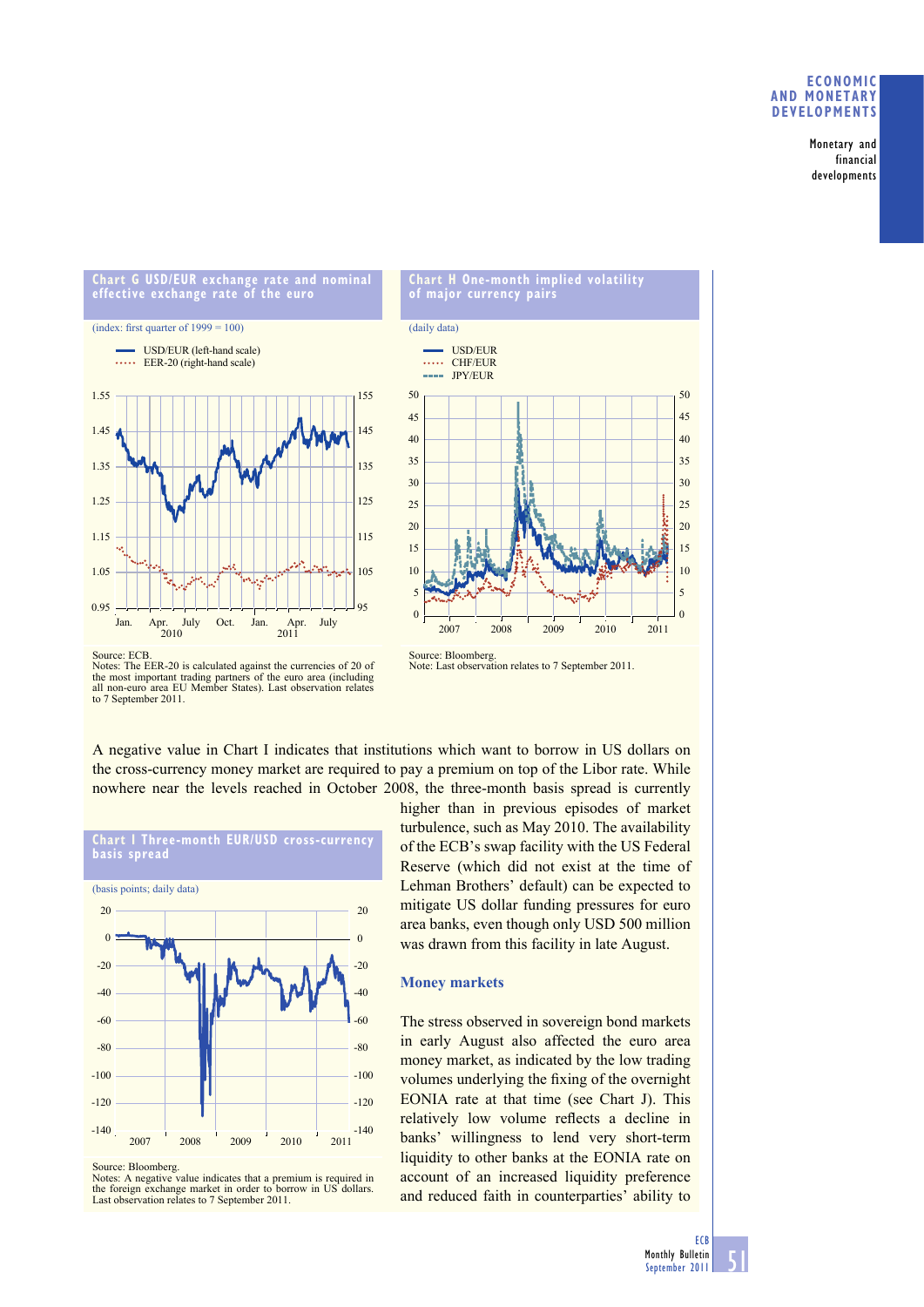

Note: Last observation relates to 6 September 2011.

Notes: Forward spreads for a three-month maturity derived from the EURIBOR in three, six and nine months. Last observation relates to 2 September 2011.

repay loans. Spreads between EURIBOR rates and overnight index swap (OIS) rates – which are often used as an indicator of stress – increased substantially in early August 2011, approaching and even exceeding the levels observed when the sovereign debt crisis first erupted in early May 2010 (see Chart K).

### **The ECB's monetary policy reaction**

In view of these highly adverse financial market developments, the Governing Council of the ECB decided at its meeting of 4 August to take a number of steps to prevent financial market developments comparable to those observed following Lehman Brothers' default in September 2008 (when a number of financial markets ceased to function as financial investors lost trust in their counterparties). Spillovers to the real economy and contagion risks on account of the strong financial linkages in the euro area further aggravated financial market conditions. Overall, there was a risk that the normal functioning of financial markets could become impaired, with adverse consequences for the transmission of monetary policy impulses – and thus ultimately for the maintenance of price stability in the euro area as a whole over the medium term.

Specifically, on 4 August 2011 the Governing Council announced that the provision of liquidity to banks by means of full allotment at fixed rates would be extended until at least early 2012. It also announced a further longer-term refinancing operation with a maturity of approximately six months. These measures are aimed at supporting bank funding, which should enable banks to continue lending to households and non-financial corporations. It is reasonable to assume that, without these measures, banks' access to finance would have been severely hampered, with negative implications for economic growth and price stability.

**52 ECB Monthly Bulletin September 2011**